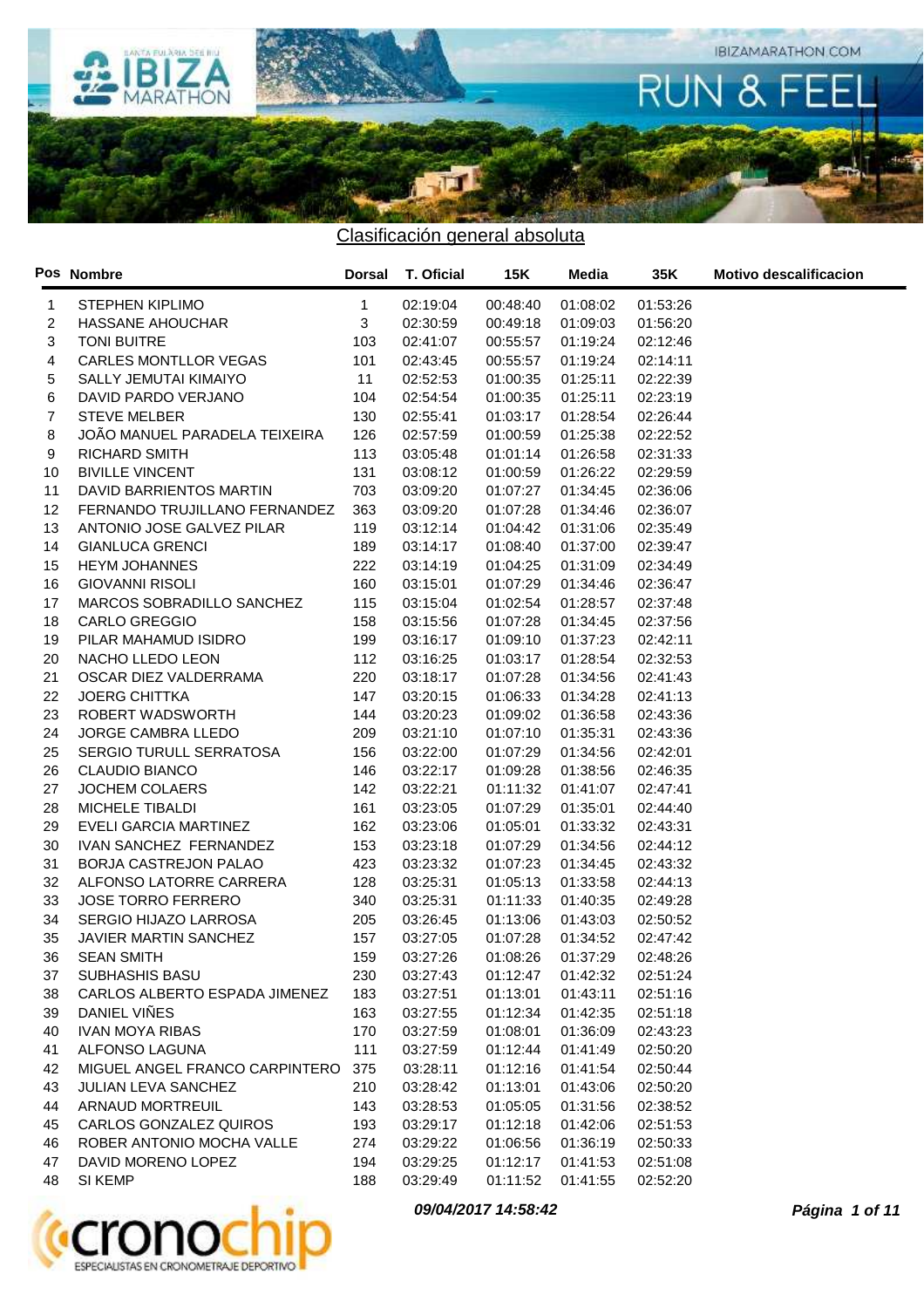

|    | Pos Nombre                     |     | Dorsal T. Oficial | 15K      | Media    | 35K      | <b>Motivo descalificacion</b> |
|----|--------------------------------|-----|-------------------|----------|----------|----------|-------------------------------|
| 49 | DARREN TILEY                   | 333 | 03:30:05          | 01:13:02 | 01:44:18 | 02:53:47 |                               |
| 50 | NICO KOPPE                     | 184 | 03:30:08          | 01:10:13 | 01:39:02 | 02:49:27 |                               |
| 51 | <b>DANIELA VICCARI</b>         | 234 | 03:30:08          | 01:13:14 | 01:42:55 | 02:53:46 |                               |
| 52 | <b>MARCO COPPI</b>             | 154 | 03:30:08          | 01:14:34 | 01:47:18 | 02:51:03 |                               |
| 53 | <b>GARRY HOBBERT</b>           | 334 | 03:30:44          | 01:13:55 | 01:45:39 | 02:56:11 |                               |
| 54 | <b>CESAR PEREZ REYES</b>       | 516 | 03:30:59          | 01:13:23 | 01:43:01 | 02:53:41 |                               |
| 55 | LUIS JAVIER MARCOS PASCUAL     | 255 | 03:31:39          | 01:13:17 | 01:43:26 | 02:53:36 |                               |
| 56 | ALBERTO MARCOS PASCUAL         | 256 | 03:31:40          | 01:13:17 | 01:43:26 | 02:53:36 |                               |
| 57 | DANIEL GONZALEZ FERNANDEZ      | 168 | 03:31:46          | 01:05:21 | 01:31:57 | 02:50:05 |                               |
| 58 | ANGEL PIELIES SERRAT           | 172 | 03:31:48          | 01:07:30 | 01:36:14 | 02:49:45 |                               |
| 59 | <b>WILL O'CONNOR</b>           | 221 | 03:32:26          | 01:12:47 | 01:42:32 | 02:51:12 |                               |
| 60 | ALBERTO NAVAS RUBIO            | 108 | 03:32:32          | 01:05:26 | 01:35:22 | 02:49:06 |                               |
| 61 | <b>JESUS FERNANDEZ LUNA</b>    | 229 | 03:32:40          | 01:13:01 | 01:44:50 | 02:55:12 |                               |
| 62 | JORGE NOGALES LOPEZ            | 223 | 03:33:08          | 01:11:30 | 01:41:34 | 02:53:23 |                               |
| 63 | DAVID CASWELL                  | 148 | 03:33:17          | 01:10:10 | 01:39:20 | 02:50:43 |                               |
| 64 | FRANCISCO BONILLA JIMENEZ      | 182 | 03:33:37          | 01:09:59 | 01:41:04 | 02:56:08 |                               |
| 65 | JOAN CASTELLA VIDAL            | 344 | 03:33:56          | 01:15:24 | 01:45:55 | 02:55:43 |                               |
| 66 | RAUL ACHA SALAZAR              | 378 | 03:33:56          | 01:07:30 | 01:37:34 | 02:50:27 |                               |
| 67 | SONIA POLO ARTACHO             | 343 | 03:33:56          | 01:15:25 | 01:45:56 | 02:55:44 |                               |
| 68 | IGNASI BOYA DUOCASTELLA        | 207 | 03:34:18          | 01:10:20 | 01:40:08 | 02:53:56 |                               |
| 69 | <b>FERNANDO VALLES GIL</b>     | 200 | 03:34:24          | 01:13:50 | 01:44:30 | 02:56:37 |                               |
| 70 | <b>OSCAR TUR GUASCH</b>        | 173 | 03:35:00          | 01:11:31 | 01:41:07 | 02:51:36 |                               |
| 71 | ANDREAS BUTZ                   | 206 | 03:35:39          | 01:11:33 | 01:40:30 | 02:54:15 |                               |
| 72 | FREDERIC VUE                   | 215 | 03:36:00          | 01:08:34 | 01:38:52 | 02:51:35 |                               |
| 73 | ALBERTO MOROSINI               | 289 | 03:36:31          | 01:10:25 | 01:39:25 | 02:52:25 |                               |
| 74 | DIEGO MARIN SERRANO            | 706 | 03:36:47          | 01:11:30 | 01:41:56 | 02:54:57 |                               |
| 75 | <b>JUAN TUR PLANELLS</b>       | 501 | 03:36:49          | 01:14:12 | 01:45:17 | 02:57:44 |                               |
| 76 | JAVIER ARIENZA ARIENZA         | 196 | 03:36:57          | 01:12:17 | 01:41:49 | 02:54:13 |                               |
| 77 | NACHO ESPARCIA RUIZ            | 133 | 03:37:26          | 01:06:59 | 01:39:24 | 02:55:02 |                               |
| 78 | ANGEL LUIS PEREZ DIAZ          | 294 | 03:37:33          | 01:08:48 | 01:38:12 | 02:52:46 |                               |
| 79 | PAOLO RIVIA                    | 349 | 03:37:44          | 01:13:08 | 01:44:07 | 02:58:10 |                               |
| 80 | CARLOS SERRA COMPANY           | 152 | 03:37:53          | 01:07:23 | 01:34:45 | 02:54:20 |                               |
| 81 | JAIME TUR SOLER                | 151 | 03:38:21          | 01:13:05 | 01:44:16 | 02:56:22 |                               |
| 82 | JUAN ANTONIO FERRAGUT PLANAS   | 341 | 03:38:29          | 01:13:05 | 01:43:32 | 02:55:10 |                               |
| 83 | STEFANO RICCARDO FORNONCINI    | 320 | 03:38:35          | 01:17:20 | 01:48:33 | 03:00:37 |                               |
| 84 | ISABEL SANDOVAL MIGUEL         | 295 | 03:38:38          | 01:13:01 | 01:44:51 | 03:00:12 |                               |
| 85 | ALEJANDRO REY GALLEGO          | 296 | 03:38:43          | 01:13:02 | 01:44:21 | 02:56:05 |                               |
| 86 | <b>CESAR GARCIA MASCARAQUE</b> | 137 | 03:38:47          | 01:07:28 | 01:36:24 | 02:53:29 |                               |
| 87 | ALBERTO RAMON FERRER           | 653 | 03:39:09          | 01:07:29 | 01:37:15 | 02:56:37 |                               |
| 88 | PAOLO TOSETTI                  | 120 | 03:39:49          | 01:05:22 | 01:33:42 | 02:49:30 |                               |
| 89 | JANE COUNSELL                  | 139 | 03:39:49          | 01:13:06 | 01:44:48 | 03:00:01 |                               |
| 90 | ROBERTO CRESPO JUAN            | 309 | 03:39:55          | 01:09:29 | 01:38:56 | 02:55:08 |                               |
| 91 | <b>NEIL KANE</b>               | 129 | 03:40:20          | 01:07:32 | 01:36:02 | 02:56:44 |                               |
| 92 | <b>BINKERT MARC</b>            | 212 | 03:40:31          | 01:13:18 | 01:44:31 | 02:59:11 |                               |
| 93 | TONI TORRES PLANELLS           | 175 | 03:40:38          | 01:07:30 | 01:36:35 | 02:52:32 |                               |
| 94 | JORDI CAMPS I SERRAMITJA       | 288 | 03:40:39          | 01:13:04 | 01:44:49 | 02:59:33 |                               |
| 95 | SYLVAIN ROUZEYRE               | 398 | 03:40:40          | 01:13:01 | 01:43:02 | 02:54:25 |                               |
| 96 | <b>IVAN PEREZ</b>              | 351 | 03:40:45          | 01:18:21 | 01:50:20 | 03:03:25 |                               |



**09/04/2017 14:58:42 Página 2 of 11**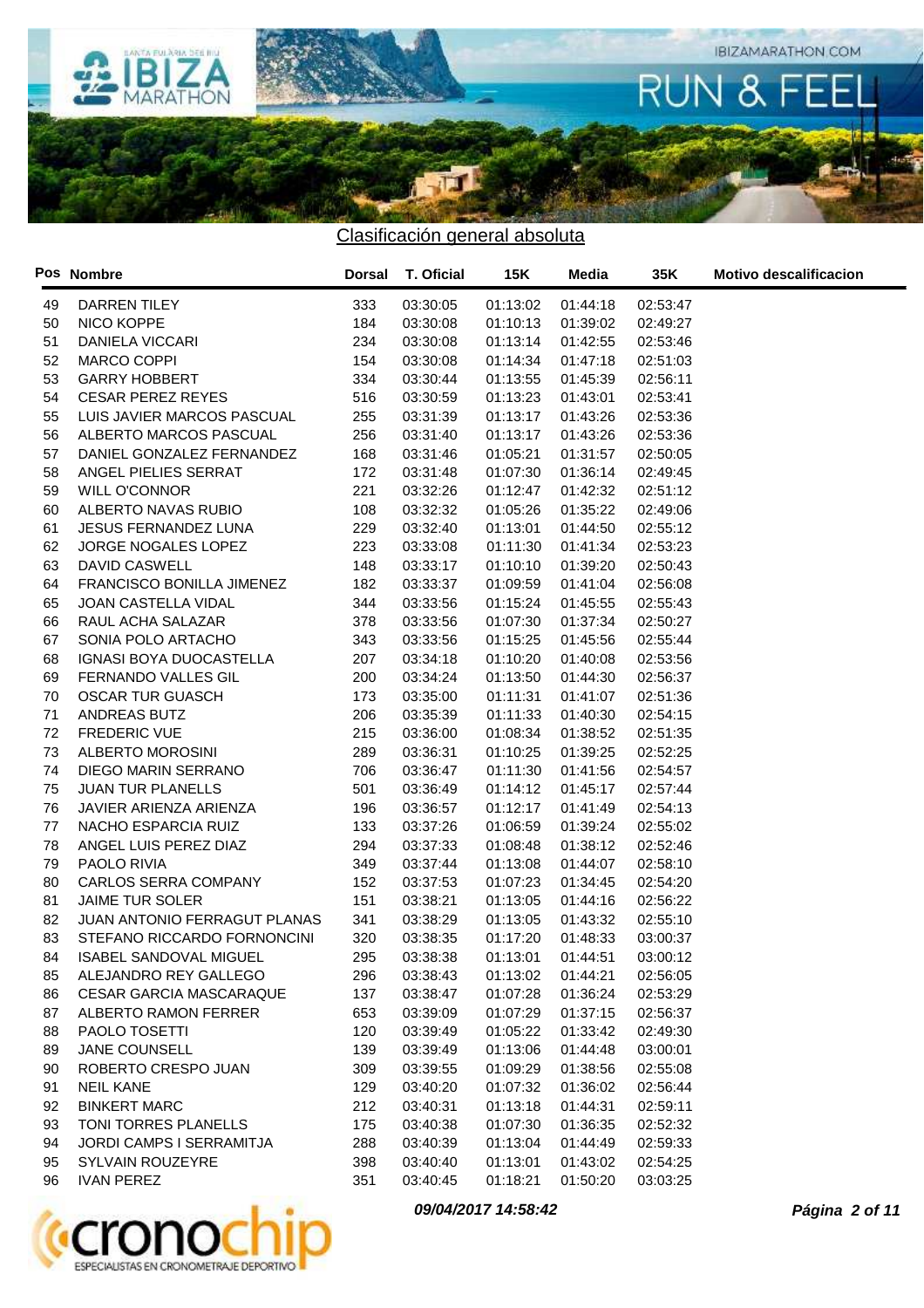

|     | Pos Nombre                          |     | Dorsal T. Oficial | 15K      | Media                        | 35K      | <b>Motivo descalificacion</b> |
|-----|-------------------------------------|-----|-------------------|----------|------------------------------|----------|-------------------------------|
| 97  | ANTONIO VICENTE BOTELLA SANCHEZ 217 |     | 03:41:12          | 01:11:50 | 01:41:42                     | 02:55:56 |                               |
| 98  | CARLOS MARTI GOMEZ-LECHON           | 315 | 03:41:35          | 01:17:48 | 01:50:28                     | 03:03:18 |                               |
| 99  | RAUL FERNANDEZ ESTERO               | 235 | 03:41:49          | 01:12:16 | 01:41:54                     | 02:56:41 |                               |
| 100 | <b>GARETH ROBERTS</b>               | 713 | 03:41:50          | 01:09:20 | 01:41:50                     | 03:00:01 |                               |
| 101 | MARIA CACHEDA                       | 499 | 03:41:50          | 01:15:51 | 01:46:50                     | 03:00:37 |                               |
| 102 | <b>ALEX CALIN</b>                   | 370 | 03:41:58          | 01:10:52 | 01:41:21                     | 02:58:17 |                               |
| 103 | JOSU OCERIN MEZO                    | 318 | 03:42:38          | 01:13:03 | 01:44:50                     | 02:55:35 |                               |
| 104 | CARLOS MARTINEZ JIMENEZ             | 149 | 03:43:26          | 01:06:50 | 01:35:37                     | 02:55:00 |                               |
| 105 | RAYMOND FERNANDEZ                   | 245 | 03:44:29          | 01:22:38 | 01:56:59                     | 03:05:12 |                               |
| 106 | LAURA FELIU PEDROSA                 | 247 | 03:45:14          | 01:15:42 | 01:47:03                     | 03:02:18 |                               |
| 107 | MARC SANCHIS CORONADO               | 381 | 03:45:28          | 01:14:38 | 01:45:27                     | 03:00:37 |                               |
| 108 | ANTONI MOREY NOGUERA                | 503 | 03:45:29          | 01:15:48 | 01:47:29                     | 03:02:53 |                               |
| 109 | RAFAEL AVILA RIBERO                 | 218 | 03:45:32          | 01:11:44 | 01:41:57                     | 03:01:19 |                               |
| 110 | <b>ISMAEL CASTRO PARIS</b>          | 208 | 03:46:15          | 01:09:01 | 01:39:15                     | 02:58:22 |                               |
| 111 | OSCAR CUCARELLA MARTINEZ            | 508 | 03:47:02          | 01:16:44 | 01:48:23                     | 03:03:28 |                               |
| 112 | TONI GUASP FORTEZA                  | 312 | 03:47:17          | 01:14:30 | 01:45:41                     | 03:02:49 |                               |
| 113 | MANUEL TORIBIO DE MIGUEL            | 178 | 03:47:17          | 01:13:38 | 01:46:03                     | 03:03:29 |                               |
| 114 | JOSE RAMON GALLEGO NOGUES           | 138 | 03:47:17          | 01:13:38 | 01:46:02                     | 03:03:27 |                               |
| 115 | <b>FRANCISCO RIERA BUFORN</b>       | 642 | 03:47:51          | 01:20:43 | 01:53:49                     | 03:08:13 |                               |
| 116 | <b>MILENO FREDIANI</b>              | 121 | 03:48:21          | 01:04:43 | 01:34:45                     | 03:08:57 |                               |
| 117 | <b>MICHELA MORINI</b>               | 323 | 03:48:21          | 01:18:25 | 01:51:54                     | 03:08:58 |                               |
| 118 | ARNAU CONTEL CASTELLS               | 428 | 03:48:40          | 01:12:49 | 01:43:29                     | 03:00:33 |                               |
| 119 | MARC MORELL DOLS                    | 603 | 03:49:01          | 01:12:59 | 01:43:01                     | 03:02:23 |                               |
| 120 | XAVIER CASTILLO MCMAHON             | 259 | 03:49:01          | 01:12:58 | 01:43:00                     | 03:02:22 |                               |
| 121 | PAOLO LANZI                         | 359 | 03:49:06          | 01:12:47 | 01:42:59                     | 02:57:56 |                               |
| 122 | JEAN-BENOÎT JAOUEN                  | 145 | 03:49:42          | 01:15:04 | 01:47:45                     | 03:08:13 |                               |
| 123 | <b>MAYTE ROSENDE</b>                | 676 | 03:49:46          | 01:15:42 | 01:47:19                     | 03:06:13 |                               |
| 124 | FRANCISCO JAVIER ABAD PARRA         | 369 | 03:49:51          | 01:13:25 | 01:44:58                     | 03:02:17 |                               |
| 125 | ABEL FERNANDEZ MENDIVIL             | 328 | 03:50:08          | 01:22:08 | 01:56:52                     | 03:12:30 |                               |
| 126 | <b>RUBEN GARCIA LOPEZ</b>           | 307 | 03:50:10          | 01:21:03 | 01:53:14                     | 03:08:50 |                               |
| 127 | BARTOLOME ROIG ROSELLO              | 204 | 03:50:12          | 01:13:08 | 01:44:49                     | 03:01:39 |                               |
| 128 | JOSEP MARIA CALDERO BADIA           | 482 | 03:50:22          | 01:19:47 | 01:52:34                     | 03:10:34 |                               |
| 129 | JORDI CALDERO CLUET                 | 479 | 03:50:22          | 01:19:47 | 01:52:34                     | 03:10:33 |                               |
| 130 | <b>ISMAEL MADRIGAL</b>              | 601 | 03:50:22          | 01:19:47 | 01:52:33                     | 03:10:33 |                               |
| 131 | VICEN ALEMANY SOLER                 | 304 | 03:51:18          | 01:20:24 | 01:53:04                     | 03:10:04 |                               |
|     | 132 LUCAS SOLER LORENTE             | 305 | 03:51:19          |          | 01:20:19  01:53:03  03:10:04 |          |                               |
|     | 133 GINO CAPOGROSSO                 | 310 | 03:51:24          | 01:17:30 | 01:50:22                     | 03:08:39 |                               |
|     | 134 ADRIAN FRESNEDA GENOVARD        | 233 | 03:51:32          | 01:06:47 | 01:38:49                     | 03:07:25 |                               |
| 135 | JORDI RODA TINTO                    | 277 | 03:52:56          | 01:06:32 | 01:37:12                     | 03:09:12 |                               |
|     | 136 CARINA-SOPHIE KIENLE            | 469 | 03:53:36          | 01:18:24 | 01:51:48                     | 03:10:46 |                               |
| 137 | JOSE MARIA LOPEZ LOPEZ MONTOYA      | 342 | 03:53:40          | 01:14:39 | 01:45:57                     | 03:04:31 |                               |
| 138 | JAVIER VICEDO ALFONSO               | 213 | 03:53:47          | 01:19:38 | 01:51:35                     | 03:08:37 |                               |
|     | 139 ALEJANDRO MORALES REYES         | 127 | 03:53:59          | 01:08:36 | 01:36:55                     | 03:03:30 |                               |
| 140 | <b>CARLOS CORREDOR SAEZ</b>         | 410 | 03:54:34          | 01:14:11 | 01:47:45                     | 03:08:28 |                               |
| 141 | CAROL GOMEZ SEMPERE                 | 290 | 03:54:45          | 01:17:47 | 01:51:43                     | 03:13:03 |                               |
|     | 142 RAFA CONCEJO BENITO             | 216 | 03:54:56          | 01:12:25 | 01:44:40                     | 03:09:08 |                               |
| 143 | <b>REBECCA PENGE</b>                | 488 | 03:55:34          | 01:22:40 | 01:57:30                     | 03:17:01 |                               |
| 144 | <b>BEN WILKINSON</b>                | 448 | 03:55:36          | 01:19:00 | 01:52:54                     | 03:13:02 |                               |



**09/04/2017 14:58:42 Página 3 of 11**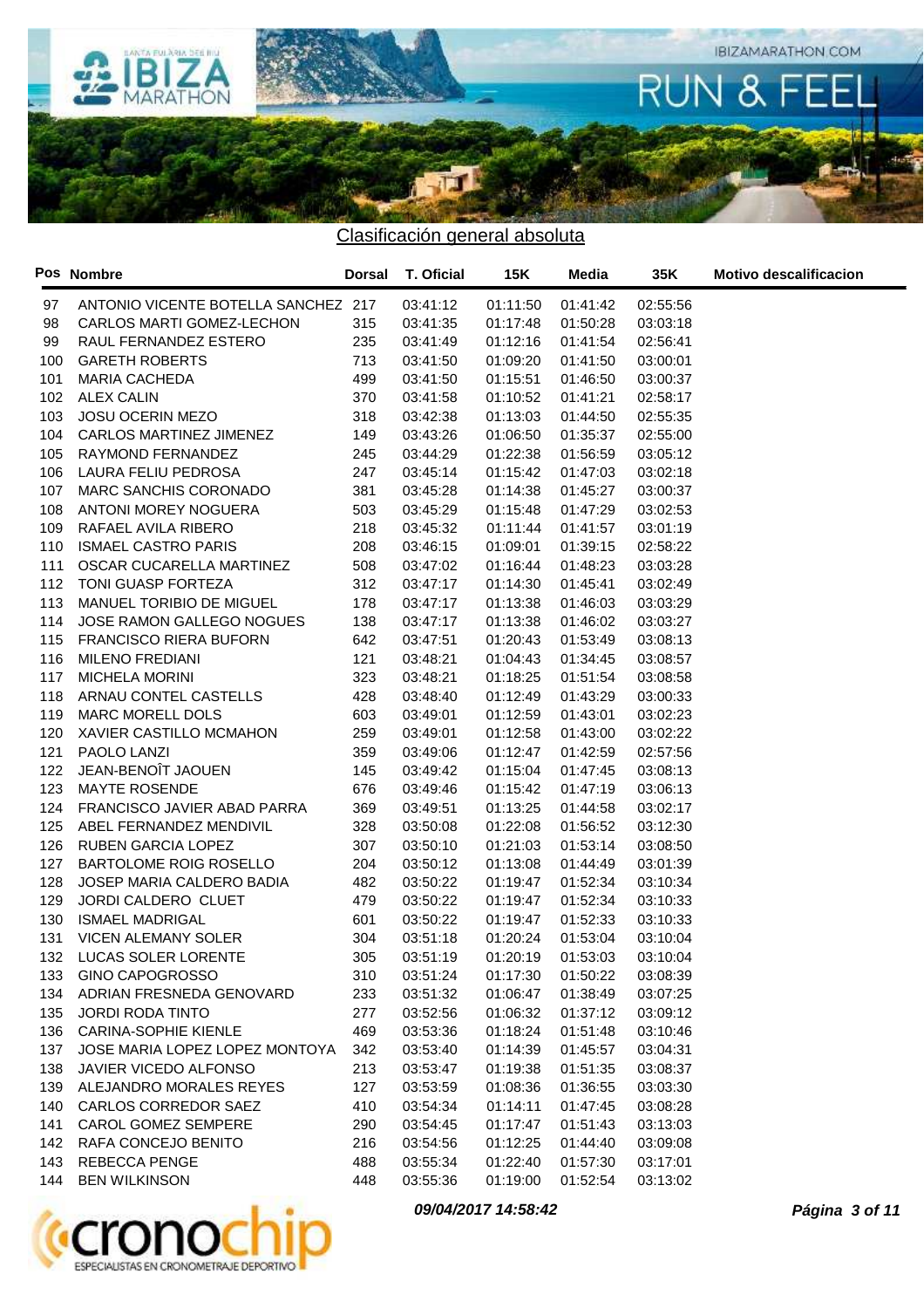

|       | Pos Nombre                          | <b>Dorsal</b> | T. Oficial | 15K      | Media    | 35K      | <b>Motivo descalificacion</b> |
|-------|-------------------------------------|---------------|------------|----------|----------|----------|-------------------------------|
| 145   | OSCAR MARTINEZ COLOMAR              | 238           | 03:55:48   | 01:16:36 | 01:48:15 | 03:08:56 |                               |
| 146   | RENE KLEIJNENDORST KLEIJNENDOR: 192 |               | 03:55:56   | 01:12:55 | 01:48:01 | 03:11:31 |                               |
| 147   | CARLOS MUÑOZ NEBOT                  | 272           | 03:56:08   | 01:15:41 | 01:47:04 | 03:08:58 |                               |
| 148   | TOMAS CALZADO VIGIL                 | 528           | 03:56:11   | 01:16:57 | 01:49:58 | 03:10:59 |                               |
| 149   | <b>MATTEO MORANDI</b>               | 122           | 03:56:27   | 01:17:14 | 01:50:27 | 03:14:39 |                               |
| 150   | <b>KAMBIZ NADJD</b>                 | 123           | 03:56:27   | 01:17:14 | 01:50:27 | 03:14:39 |                               |
| 151   | ALVARO CRISTOBAL                    | 347           | 03:56:43   | 01:13:03 | 01:44:21 | 03:06:23 |                               |
| 152   | DANIEL ALBERTO AIRABELLA MEDINA     | 475           | 03:56:59   | 01:18:21 | 01:51:18 | 03:10:45 |                               |
| 153   | MAYCA BOTELLA ERCHIGA               | 505           | 03:57:04   | 01:18:47 | 01:52:51 | 03:13:24 |                               |
| 154   | ALBERTO RUIZ SANCHIS                | 214           | 03:57:26   | 01:13:04 | 01:45:11 | 03:12:11 |                               |
| 155   | EDUARD MORA PAREJA                  | 480           | 03:57:31   | 01:19:47 | 01:52:34 | 03:11:26 |                               |
| 156   | ENRIQUE FRANCISCO NAVARRETE GO 239  |               | 03:57:40   | 01:13:03 | 01:44:53 | 03:05:53 |                               |
| 157   | JOSE ANTONIO MORENO GARCIA          | 339           | 03:57:46   | 01:19:48 | 01:53:35 | 03:15:20 |                               |
| 158   | ALFONSO GOMIS DUYOS                 | 409           | 03:57:55   | 01:17:19 | 01:50:36 | 03:10:16 |                               |
| 159   | DIEGO BALLESTER SALVADOR            | 303           | 03:57:59   | 01:17:36 | 01:49:59 | 03:06:20 |                               |
| 160   | RUTH MURGA LOPE                     | 494           | 03:58:03   | 01:22:30 | 01:56:58 | 03:17:25 |                               |
| 161   | JAVIER DEL VAL GOMEZ                | 415           | 03:58:05   | 01:21:26 | 01:54:54 | 03:17:13 |                               |
| 162   | DAVIDE MORI                         | 350           | 03:58:16   | 01:14:35 | 01:47:22 | 03:13:00 |                               |
| 163   | JUAN MANUEL SUAREZ BARCENA RAM      | 365           | 03:58:24   | 01:20:19 | 01:53:41 | 03:13:49 |                               |
| 164   | PABLO GARCIA DE LA FUENTE           | 325           | 03:58:24   | 01:17:00 | 01:51:16 | 03:14:37 |                               |
| 165   | PACO CORTES SANCHIS                 | 211           | 03:58:26   | 01:17:00 | 01:51:15 | 03:14:35 |                               |
| 166   | TOBAL OLIVES GOMILA                 | 589           | 03:58:42   | 01:19:57 | 01:53:30 | 03:13:21 |                               |
| 167   | CHEMA CARRATALA TORMO               | 395           | 03:58:43   | 01:23:57 | 01:58:00 | 03:16:11 |                               |
| 168   | VICTOR TEJEDOR ALONOS               | 332           | 03:58:57   | 01:17:17 | 01:50:55 | 03:12:35 |                               |
| 169   | IRENE MUÑOZ URRUTIA                 | 329           | 03:58:58   | 01:17:17 | 01:50:56 | 03:12:35 |                               |
| 170   | <b>JOSE IBORRA RIBERA</b>           | 177           | 03:59:00   | 01:15:57 | 01:48:08 | 03:12:22 |                               |
| 171   | NAIARA FERNANDEZ OLARRA             | 198           | 03:59:01   | 01:17:46 | 01:50:57 | 03:12:49 |                               |
| 172   | MASSIMO LIZZO                       | 191           | 03:59:06   | 01:15:10 | 01:46:30 | 03:07:51 |                               |
| 173   | LUBEN KISELOSKI                     | 710           | 03:59:23   | 01:13:28 | 01:47:34 | 03:13:51 |                               |
| 174   | <b>MIKE COUNSELL</b>                | 613           | 03:59:23   | 01:24:38 | 01:59:04 | 03:16:26 |                               |
| 175   | ALEJANDRO ALVAREZ GARCIA            | 278           | 03:59:25   | 01:19:27 | 01:53:10 | 03:15:55 |                               |
| 176   | PHILIPPE PAPA                       | 711           | 03:59:37   | 01:24:35 | 01:59:21 | 03:18:44 |                               |
| 177   | TONI MARI JUAN                      | 376           | 03:59:39   | 01:18:01 | 01:52:20 | 03:15:19 |                               |
| 178   | FRANCISCO JAVIER ROMERO GARCIA      | 244           | 03:59:40   | 01:18:01 | 01:50:46 | 03:13:37 |                               |
| 179   | <b>GIORGIO KOTTAS</b>               | 226           | 03:59:50   | 01:20:18 | 01:54:17 | 03:15:10 |                               |
| 180 - | CRISTINA ESTEVAN PAVIA              | 412           | 03:59:52   | 01:23:40 | 01:59:04 | 03:18:34 |                               |
| 181   | JOSE JUAN MORENO MEMBRILLA          | 246           | 03:59:54   | 01:17:36 | 01:49:59 | 03:09:18 |                               |
|       | 182 NURIA GARCIA SIMON              | 302           | 03:59:54   | 01:17:37 | 01:51:14 | 03:13:25 |                               |
| 183   | <b>EMILIO MAYOR RODRIGUEZ</b>       | 383           | 04:00:04   | 01:20:53 | 01:53:25 | 03:15:27 |                               |
| 184   | <b>JESUS GONZALEZ ESTRUCH</b>       | 592           | 04:00:06   | 01:24:35 | 01:59:21 | 03:18:44 |                               |
| 185   | DAVID ROPERO SANSANO                | 368           | 04:00:36   | 01:15:27 | 01:48:00 | 03:08:17 |                               |
| 186   | DAVID HERNANDO GOMEZ                | 364           | 04:00:37   | 01:15:27 | 01:48:02 | 03:08:15 |                               |
| 187   | HANNA GREKULA                       | 543           | 04:01:07   | 01:26:48 | 02:01:46 | 03:20:20 |                               |
| 188   | ADRIAN NICOLAE                      | 544           | 04:01:07   | 01:26:48 | 02:01:47 | 03:20:21 |                               |
| 189   | <b>LUCA REATI</b>                   | 338           | 04:01:13   | 01:26:59 | 02:01:41 | 03:18:42 |                               |
| 190   | SILVIA CAYUELA                      | 396           | 04:01:26   | 01:27:14 | 02:01:53 | 03:20:21 |                               |
| 191   | JUAN PEDRO MOSCOSO ROSADO           | 105           | 04:02:18   | 01:13:01 | 01:44:51 | 03:07:22 |                               |
|       | 192 CARLOS JURADO GUZMAN            | 635           | 04:02:36   | 01:21:14 | 01:54:32 | 03:18:11 |                               |



**09/04/2017 14:58:42 Página 4 of 11**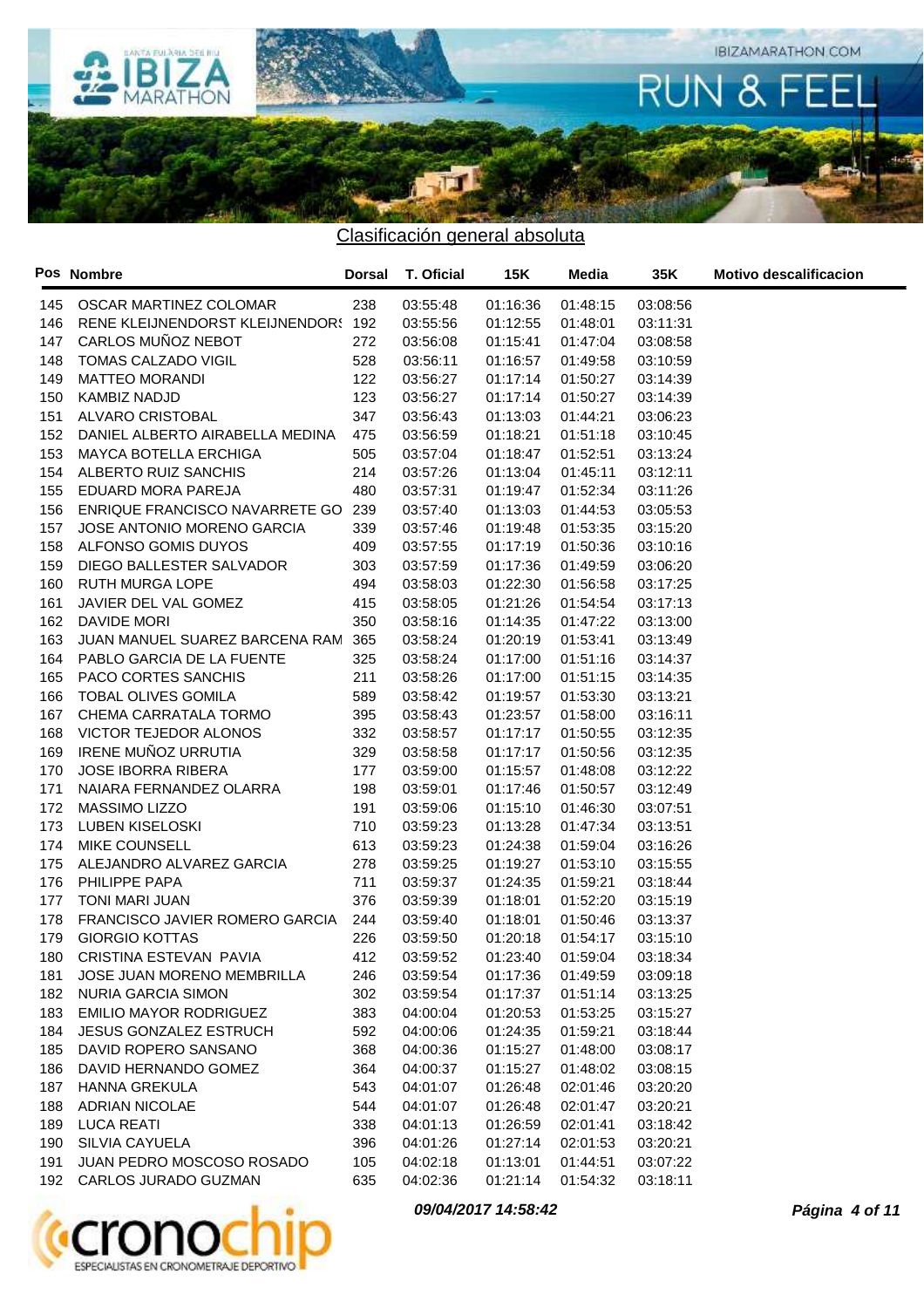

|     | Pos Nombre                      | <b>Dorsal</b> | T. Oficial | <b>15K</b> | Media    | 35K      | <b>Motivo descalificacion</b> |
|-----|---------------------------------|---------------|------------|------------|----------|----------|-------------------------------|
| 193 | ROBERTO MARCOLONGO              | 461           | 04:02:47   | 01:22:39   | 01:56:38 | 03:17:35 |                               |
| 194 | <b>DONIS MARTI</b>              | 355           | 04:02:52   | 01:19:53   | 01:53:49 | 03:17:54 |                               |
| 195 | ALEJANDRO DE LA FUENTE IGLESIAS | 263           | 04:03:23   | 01:17:11   | 01:48:41 | 03:12:34 |                               |
| 196 | RICARDO ROMERO NAVARRO          | 335           | 04:03:42   | 01:18:21   | 01:51:18 | 03:13:08 |                               |
| 197 | ADROVER MARC                    | 438           | 04:03:57   | 01:15:59   | 01:49:45 | 03:13:53 |                               |
| 198 | <b>MARK KERRY</b>               | 374           | 04:04:13   | 01:29:09   | 02:03:44 | 03:19:54 |                               |
| 199 | RAFA SELMA BELTRAN              | 708           | 04:04:16   | 01:17:48   | 01:50:28 | 03:11:46 |                               |
| 200 | FRANCISCO JAVIER VAZQUEZ PRAT   | 322           | 04:04:18   | 01:17:49   | 01:55:42 | 03:18:51 |                               |
| 201 | FELIX JESUS CANO RODRIGUEZ      | 297           | 04:04:31   | 01:22:32   | 01:57:17 | 03:20:18 |                               |
| 202 | JAUME BARDAJI MARTIN            | 460           | 04:04:39   | 01:21:17   | 01:54:51 | 03:16:53 |                               |
| 203 | <b>COLIN LONGWORTH</b>          | 451           | 04:04:48   | 01:23:20   | 01:58:56 | 03:21:15 |                               |
| 204 | <b>VALENTINA SILVESTRI</b>      | 487           | 04:04:54   | 01:22:49   | 01:57:56 | 03:22:01 |                               |
| 205 | FERRAN JOSEP PRAT SANCHEZ       | 336           | 04:05:15   | 01:15:02   | 01:51:45 | 03:21:08 |                               |
| 206 | ROBERTO ROSSI                   | 356           | 04:05:16   | 01:19:38   | 01:56:40 | 03:18:53 |                               |
| 207 | <b>JESUS PEREZ BUZON</b>        | 360           | 04:05:21   | 01:15:42   | 01:47:47 | 03:15:34 |                               |
| 208 | PRAIL CHRISTIAN                 | 486           | 04:05:31   | 01:20:16   | 01:54:58 | 03:18:42 |                               |
| 209 | MATEU COTAINA MORENO            | 477           | 04:05:39   | 01:22:34   | 01:56:49 | 03:18:35 |                               |
| 210 | JORGE ROMAN FERNANDEZ           | 166           | 04:05:39   | 01:08:22   | 01:40:16 | 03:12:24 |                               |
| 211 | ENRIQUE JIMENEZ SOLANES         | 431           | 04:05:46   | 01:19:55   | 01:55:00 | 03:20:26 |                               |
| 212 | INMACULADA GARRIGOS MASCARELL   | 518           | 04:06:09   | 01:23:40   | 01:59:03 | 03:22:37 |                               |
| 213 | <b>ELISA FOTI</b>               | 539           | 04:06:36   | 01:23:38   | 01:58:54 | 03:21:50 |                               |
| 214 | PAULA GONÇALVES                 | 468           | 04:06:41   | 01:25:04   | 02:01:11 | 03:23:27 |                               |
| 215 | SIMONE OLIVERO                  | 456           | 04:06:45   | 01:21:57   | 01:58:04 | 03:20:43 |                               |
| 216 | <b>GRIZARD FRANCK</b>           | 348           | 04:07:02   | 01:15:42   | 01:48:25 | 03:18:30 |                               |
| 217 | SAMANTHA RAMELLI                | 571           | 04:07:06   | 01:22:34   | 01:57:58 | 03:24:46 |                               |
| 218 | FRANCESCA ABELLI                | 489           | 04:07:06   | 01:23:57   | 02:00:05 | 03:24:47 |                               |
| 219 | MANEL CALERO SEGURA             | 361           | 04:07:09   | 01:16:43   | 01:50:13 | 03:22:04 |                               |
| 220 | SERGIO BILBAO FDEZ DE LECETA    | 171           | 04:07:22   | 01:17:17   | 01:52:25 | 03:15:27 |                               |
| 221 | <b>VERHELLE VERONIQUE</b>       | 269           | 04:07:32   | 01:21:02   | 01:55:41 | 03:20:34 |                               |
| 222 | XAVIER RUS SANTOS               | 625           | 04:08:03   | 01:26:49   | 02:02:42 | 03:26:11 |                               |
| 223 | <b>MOHON BRANDON</b>            | 267           | 04:08:25   | 01:12:48   | 01:43:15 | 03:12:11 |                               |
| 224 | LUIS GUIÑON CAMPOS              | 240           | 04:08:51   | 01:16:18   | 01:53:49 | 03:21:18 |                               |
| 225 | ALESSANDRO PAPI                 | 572           | 04:09:32   | 01:23:03   | 01:58:58 | 03:22:17 |                               |
| 226 | SABINE THIELEMANS               | 219           | 04:09:32   | 01:23:03   | 01:58:58 | 03:22:17 |                               |
| 227 | JUAN MANUEL LOPEZ DOPAZO        | 500           | 04:09:49   | 01:13:59   | 01:48:50 | 03:13:42 |                               |
|     | 228 JUAN ROSELLO RIBAS          | 459           | 04:09:49   | 01:14:01   | 01:48:49 | 03:13:43 |                               |
|     | 229 XAVIER AVELLANA REVUELTA    | 496           | 04:09:59   | 01:22:14   | 01:56:50 | 03:21:37 |                               |
|     | 230 LAURA GARCIA VILA           | 507           | 04:10:08   | 01:22:14   | 01:56:50 |          |                               |
|     | 231 VICENT GREGORI GARCIA       | 308           | 04:10:26   | 01:17:47   | 01:52:10 | 03:19:44 |                               |
|     | 232 SERGI PALLEJA PEREZ         | 249           | 04:10:34   | 01:18:02   | 01:51:45 | 03:17:52 |                               |
|     | 233 HILARIO CORVALAN WASMUTH    | 299           | 04:10:42   | 01:19:51   | 01:53:40 | 03:20:45 |                               |
|     | 234 ALI RAHMOUNI                | 435           | 04:10:42   | 01:21:38   | 01:56:06 | 03:18:43 |                               |
|     | 235 RAUL CEBRERO JIMENEZ        | 574           | 04:10:45   | 01:22:46   | 01:58:10 | 03:23:29 |                               |
|     | 236 ALFONS ROMERO I BERTO       | 443           | 04:11:12   | 01:23:40   | 01:59:03 | 03:19:19 |                               |
|     | 237 JESUS RIQUELME ESCOBAR      | 330           | 04:11:39   | 01:15:58   | 01:51:27 | 03:18:43 |                               |
|     | 238 JAVIER MORA FERRANDO        | 481           | 04:12:03   | 01:22:04   | 01:55:31 | 03:20:09 |                               |
|     | 239 CEUPPENS PATRICK            | 283           | 04:12:21   | 01:21:30   | 01:54:59 | 03:21:15 |                               |
|     | 240 JUAN MANUEL GABARRON CABERO | 504           | 04:12:23   | 01:18:20   | 01:51:47 | 03:16:58 |                               |



**09/04/2017 14:58:42 Página 5 of 11**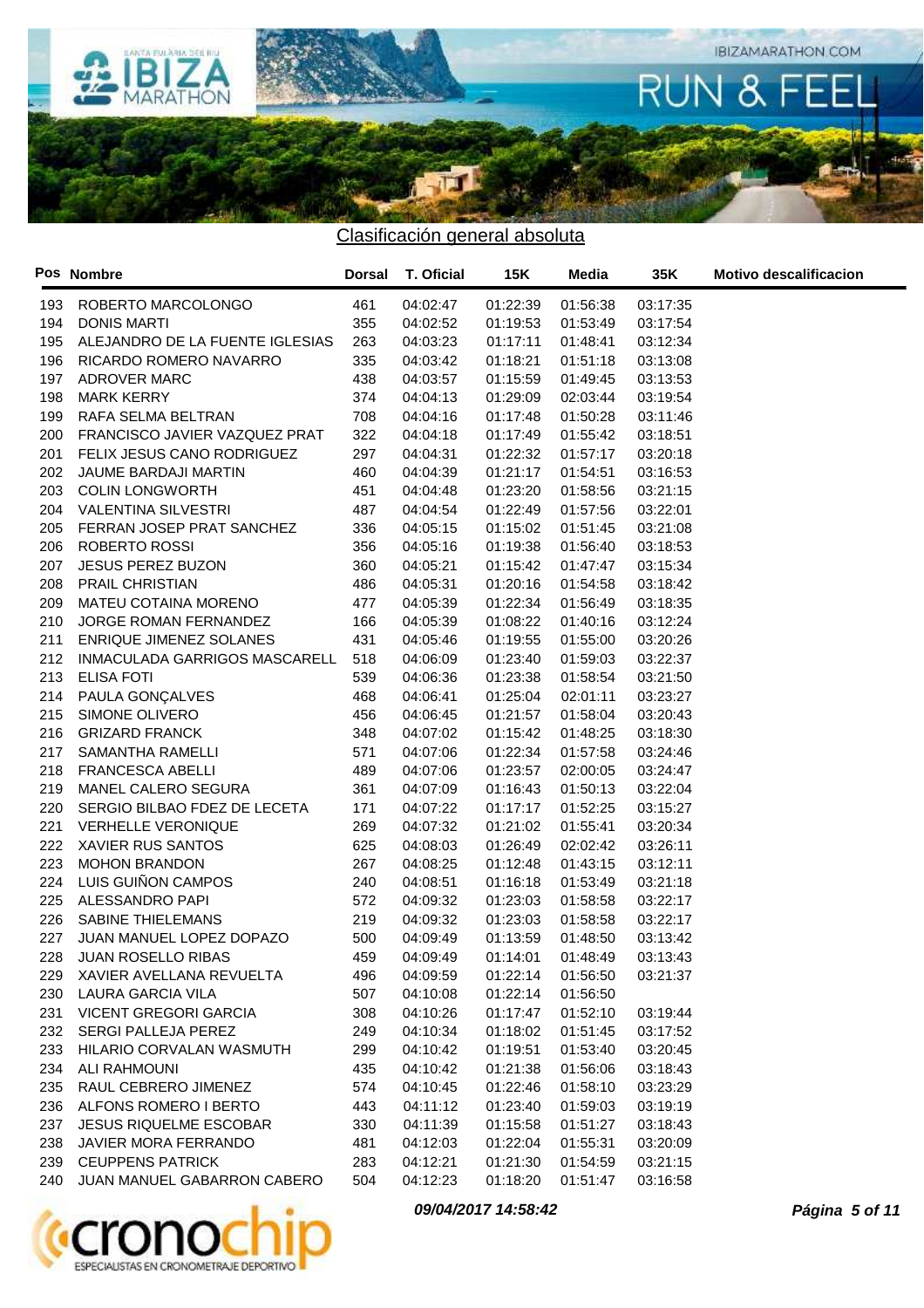

|     | Pos Nombre                      | <b>Dorsal</b> | T. Oficial | 15K      | Media    | 35K      | <b>Motivo descalificacion</b> |
|-----|---------------------------------|---------------|------------|----------|----------|----------|-------------------------------|
| 241 | SANTIAGO GABARRON CABERO        | 446           | 04:12:25   | 01:18:20 | 01:51:47 | 03:16:58 |                               |
| 242 | CRISTOBAL GABARRON CABERO       | 316           | 04:12:25   | 01:18:20 | 01:51:47 | 03:16:58 |                               |
| 243 | HARRY CLOUTH                    | 536           | 04:12:48   | 01:20:47 | 01:56:34 | 03:25:44 |                               |
| 244 | ANTONIO ROJAS GOMEZ             | 397           | 04:13:33   | 01:26:51 | 02:03:34 | 03:29:20 |                               |
| 245 | <b>LORENZO FERRINI</b>          | 627           | 04:14:34   | 01:27:00 | 02:01:41 | 03:18:44 |                               |
| 246 | DEAN WOODCOCK-DAVIS             | 546           | 04:14:42   | 01:20:26 | 01:54:48 | 03:24:37 |                               |
| 247 | <b>JORDI PEREZ GOMEZ</b>        | 284           | 04:14:43   | 01:17:49 | 01:53:42 | 03:25:01 |                               |
| 248 | <b>JI?I HORNIK</b>              | 484           | 04:14:53   | 01:23:22 | 01:59:54 | 03:31:31 |                               |
| 249 | JUAN JOSE BERMUDEZ AYLLON       | 384           | 04:15:00   | 01:22:14 | 01:55:43 | 03:19:00 |                               |
| 250 | SALVADOR FORNES BOVER           | 241           | 04:15:04   | 01:21:18 | 01:54:50 | 03:18:47 |                               |
| 251 | RAUL CALDU TRIGUERO             | 250           | 04:15:15   | 01:21:32 | 01:56:31 | 03:20:23 |                               |
| 252 | RAUL LORENZO PAULS              | 354           | 04:15:33   | 01:19:01 | 01:52:21 | 03:19:10 |                               |
| 253 | FRANCISCO JAVIER MARTIN GRANDES | 261           | 04:15:35   | 01:17:49 | 01:53:04 | 03:17:36 |                               |
| 254 | CARLOS ALBERTO LOPEZ CADENA     | 533           | 04:15:39   | 01:25:27 | 02:00:14 | 03:21:25 |                               |
| 255 | JORGE SANCHIS MARTINEZ          | 257           | 04:15:47   | 01:23:57 | 01:58:41 | 03:27:01 |                               |
| 256 | <b>FRANCESCO FIORE</b>          | 357           | 04:16:14   | 01:19:00 | 01:57:55 | 03:32:11 |                               |
| 257 | ANDREA TILLI                    | 358           | 04:16:15   | 01:18:59 | 01:57:52 | 03:32:11 |                               |
| 258 | CARLOS SAIZ ESTEBANEZ           | 186           | 04:16:23   | 01:13:04 | 01:45:13 | 03:20:00 |                               |
| 259 | <b>EMILIO SANCHEZ VICENTE</b>   | 276           | 04:16:25   | 01:14:48 | 01:48:01 | 03:19:45 |                               |
| 260 | <b>JOSE RAMON GARCIA VIDAL</b>  | 418           | 04:16:44   | 01:26:47 | 02:01:54 | 03:26:01 |                               |
| 261 | SENEN PASTOR LLUCH              | 265           | 04:16:45   | 01:26:41 | 02:01:53 | 03:26:02 |                               |
| 262 | <b>HEYLEN RAF</b>               | 180           | 04:16:57   | 01:24:36 | 01:59:22 | 03:19:19 |                               |
| 263 | VAN DE VELDE JAN                | 280           | 04:16:57   | 01:24:36 | 01:59:21 | 03:18:44 |                               |
| 264 | <b>FIONA STEELE</b>             | 680           | 04:17:22   | 01:24:37 | 01:59:53 | 03:31:06 |                               |
| 265 | <b>MARTIN CARL</b>              | 450           | 04:17:28   | 01:21:05 | 01:58:39 | 03:30:34 |                               |
| 266 | WISLER ANDREAS                  | 449           | 04:17:36   | 01:22:36 | 01:57:59 | 03:27:21 |                               |
| 267 | ANTONIO BERNAT VICENT           | 136           | 04:17:36   | 01:15:58 | 01:53:20 | 03:25:34 |                               |
| 268 | DOMENICO DEL SORBO              | 498           | 04:17:38   | 01:20:24 | 01:56:14 | 03:28:07 |                               |
| 269 | VICTOR RODRIGUEZ QUESADA        | 337           | 04:17:59   | 01:21:06 | 01:55:26 | 03:26:34 |                               |
| 270 | ANNA GRACIA VALDIVIESO          | 582           | 04:18:48   | 01:29:54 | 02:06:23 | 03:32:28 |                               |
| 271 | XAVI GRACIA VALDIVIESO          | 583           | 04:18:51   | 01:29:53 | 02:06:23 | 03:32:29 |                               |
| 272 | LUIS FOIX                       | 424           | 04:19:55   | 01:29:00 | 02:06:33 | 03:35:31 |                               |
| 273 | ELENA MOYA RIPOLL               | 419           | 04:20:21   | 01:25:04 | 02:02:32 | 03:34:10 |                               |
| 274 | JOAQUIN CANDALIJA DEL PINO      | 420           | 04:20:21   | 01:25:03 | 02:02:33 | 03:34:10 |                               |
| 275 | JOSEP BUNDO I GELADA            | 416           | 04:20:49   | 01:24:35 | 01:59:40 | 03:27:45 |                               |
| 276 | DIRK PALM                       | 413           | 04:21:14   | 01:24:37 | 01:59:21 | 03:30:42 |                               |
| 277 | <b>CARSTEN PETER</b>            | 279           | 04:21:14   | 01:24:32 | 02:00:00 | 03:30:18 |                               |
| 278 | ROMAN COMPANY VAZQUEZ           | 525           | 04:21:47   | 01:26:09 | 02:02:26 | 03:30:35 |                               |
| 279 | <b>MATTEO MATTIAZZI</b>         | 181           | 04:22:07   | 01:17:36 | 01:52:06 | 03:21:11 |                               |
| 280 | <b>KERRY MAVRIS</b>             | 573           | 04:22:07   | 01:27:14 | 02:04:55 | 03:36:02 |                               |
| 281 | <b>STEPHEN PRICE</b>            | 445           | 04:22:09   | 01:24:36 | 01:59:22 | 03:29:26 |                               |
| 282 | JOSE GONZALEZ GONZALEZ          | 491           | 04:23:30   |          | 01:59:03 | 03:29:00 |                               |
| 283 | JAVIER SALAZAR FERNANDEZ        | 512           | 04:23:57   | 01:25:20 | 02:04:39 | 03:38:24 |                               |
| 284 | LUIS MIGUEL FARALDOS CRESPO     | 559           | 04:23:57   | 01:31:01 | 02:08:25 | 03:37:09 |                               |
| 285 | <b>ADELE MANFRONI</b>           | 557           | 04:24:27   | 01:27:58 | 02:05:53 | 03:38:36 |                               |
| 286 | MILLE SJØGREN                   | 568           | 04:24:40   | 01:24:32 | 02:02:53 | 03:34:22 |                               |
| 287 | <b>KRISTIAN SJOEGREN</b>        | 569           | 04:24:43   | 01:24:32 | 02:02:53 | 03:36:25 |                               |
| 288 | SANTIAGO CAMPOS GANZO           | 585           | 04:25:04   | 01:22:34 | 01:57:47 | 03:36:23 |                               |
|     |                                 |               |            |          |          |          |                               |



**09/04/2017 14:58:42 Página 6 of 11**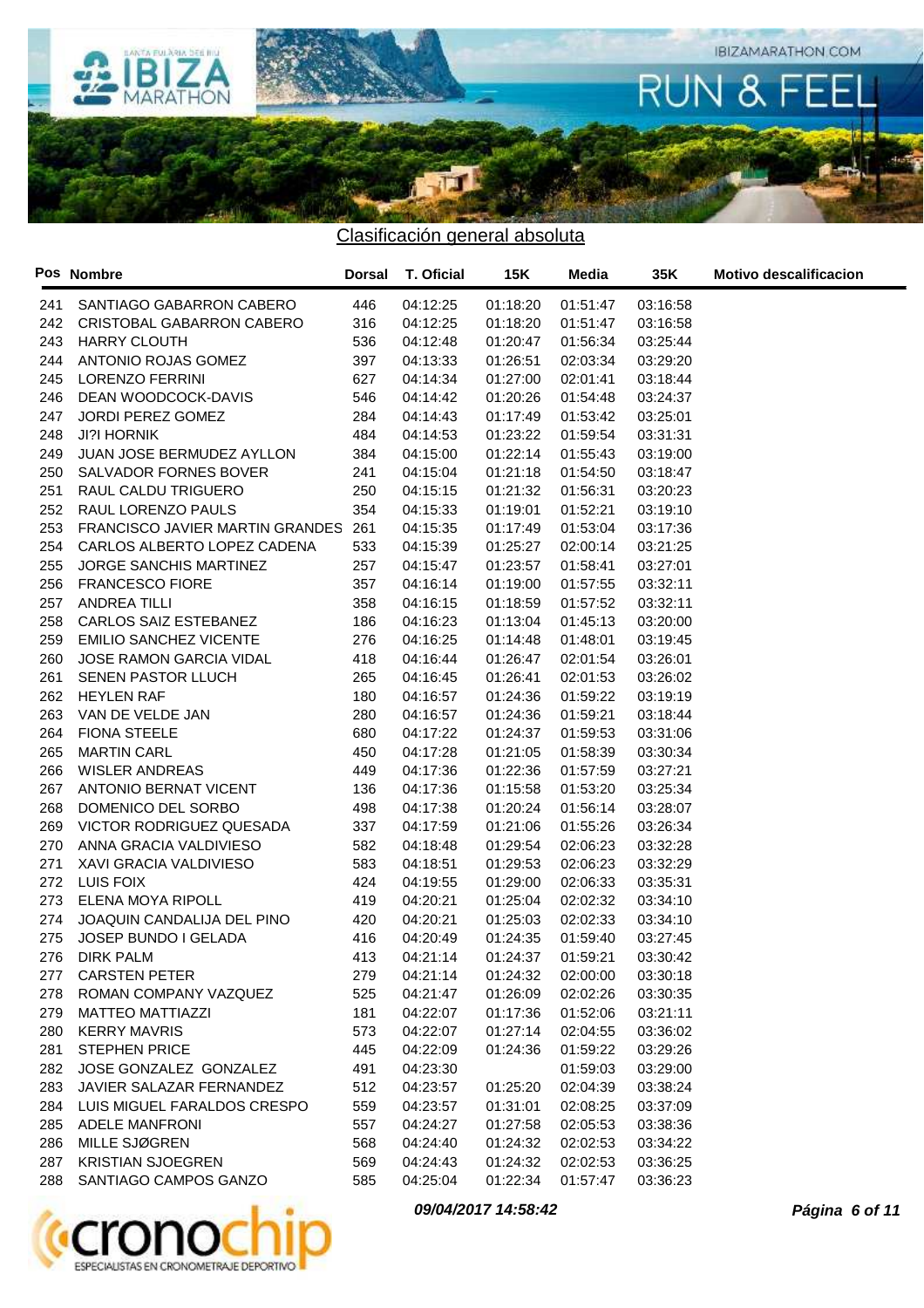

|     | Pos Nombre                              | Dorsal | <b>T. Oficial</b> | 15K      | Media    | 35K      | <b>Motivo descalificacion</b> |
|-----|-----------------------------------------|--------|-------------------|----------|----------|----------|-------------------------------|
| 289 | RHYDIAN POWELL                          | 591    | 04:25:47          | 01:29:14 | 02:05:28 | 03:36:44 |                               |
| 290 | MARIO ABASCAL CAMARA                    | 429    | 04:25:54          | 01:23:42 | 01:58:54 | 03:33:00 |                               |
| 291 | ALBERTO QUEVEDO GONZALEZ                | 527    | 04:25:54          | 01:23:42 | 01:58:54 | 03:34:32 |                               |
| 292 | LORENZO ROS FERRER                      | 293    | 04:26:38          | 01:22:38 | 01:59:10 | 03:34:23 |                               |
| 293 | <b>DEBBIE BARRY</b>                     | 529    | 04:26:41          | 01:24:38 | 02:03:25 | 03:35:38 |                               |
| 294 | RICARDO ARAMBARRI PEREZ                 | 593    | 04:26:44          | 01:31:32 | 02:07:18 | 03:35:54 |                               |
| 295 | GUILLERMO ALCAIDE RIQUELME              | 266    | 04:26:48          | 01:27:12 | 02:03:47 | 03:32:02 |                               |
| 296 | <b>GUSTAVO ALCAIDE MARTINEZ</b>         | 252    | 04:26:49          | 01:27:12 | 02:03:47 | 03:32:02 |                               |
| 297 | FERNANDO BLAZQUEZ MUÑOZ                 | 542    | 04:26:56          | 01:24:35 | 01:59:21 | 03:31:12 |                               |
| 298 | <b>IGNACIO FERRI CARUANA</b>            | 243    | 04:28:01          | 01:33:14 | 02:11:54 | 03:40:21 |                               |
| 299 | CALLUM MCBRAYNE                         | 421    | 04:28:11          | 01:13:05 | 01:50:25 | 03:29:58 |                               |
| 300 | ALESSANDRO PONTI                        | 313    | 04:28:25          | 01:24:38 | 02:08:03 | 03:45:08 |                               |
| 301 | CARRIOU MARIE-CHRISTINE                 | 490    | 04:28:40          | 01:30:17 | 02:07:32 | 03:37:53 |                               |
| 302 | <b>MARION KIENLE</b>                    | 689    | 04:28:41          | 01:28:28 | 02:06:44 | 03:39:10 |                               |
| 303 | <b>SCHWEIER RENE</b>                    | 408    | 04:28:42          | 01:18:33 | 01:58:15 | 03:39:10 |                               |
| 304 | ROSA MARIA LECHON REAL                  | 615    | 04:28:47          | 01:20:05 | 01:52:16 | 03:22:08 |                               |
| 305 | TOM JOOS                                | 197    | 04:28:49          | 01:19:04 | 01:55:38 | 03:35:14 |                               |
| 306 | FILIPPO SALVINI                         | 535    | 04:28:50          | 01:24:47 | 02:02:29 | 03:37:26 |                               |
| 307 | PAOLO MATTIELLO                         | 534    | 04:28:51          | 01:24:53 | 02:02:30 | 03:37:26 |                               |
| 308 | SOPHEAK HANG                            | 203    | 04:28:53          | 01:17:01 | 01:50:08 | 03:26:56 |                               |
| 309 | <b>SIMON HIRST</b>                      | 712    | 04:29:07          | 01:13:54 | 01:48:52 | 03:29:59 |                               |
| 310 | DANIELE DELLA CHIARA                    | 587    | 04:30:44          | 01:24:37 | 02:00:14 | 03:37:52 |                               |
| 311 | LINA TUR MUNTANER                       | 427    | 04:30:46          | 01:34:19 | 02:14:34 | 03:45:08 |                               |
| 312 | LILIAN ELISABETH KREIMER                | 554    | 04:31:15          | 01:28:48 | 02:08:17 | 03:41:50 |                               |
| 313 | ROSA HERVAS CASERO                      | 514    | 04:32:45          | 01:25:43 | 02:01:40 | 03:34:46 |                               |
| 314 | MIGUEL BALSA ALVAREZ                    | 242    | 04:32:46          | 01:25:38 | 02:02:11 | 03:37:38 |                               |
| 315 | JOSE LUIS MORENO CERVERA                | 515    | 04:33:25          | 01:22:28 | 02:00:24 | 03:41:44 |                               |
| 316 | VICENTE TORMO PEREZ                     | 524    | 04:33:42          | 01:26:10 | 02:02:27 | 03:40:23 |                               |
| 317 | MARIA ANGELES REY CORONADO              | 594    | 04:33:58          | 01:29:54 | 02:06:52 | 03:40:56 |                               |
| 318 | ROSA ABAD LOPEZ                         | 466    | 04:34:00          | 01:27:45 | 02:06:40 | 03:43:47 |                               |
| 319 | <b>MAGNUS BENTSEN</b>                   | 655    | 04:34:40          | 01:34:22 | 02:13:45 | 03:45:33 |                               |
| 320 | <b>GOFFINET MICHAEL</b>                 | 570    | 04:34:58          | 01:31:40 | 02:10:47 | 03:43:33 |                               |
| 321 | <b>JOSE LEDREUX</b>                     | 561    | 04:35:09          | 01:26:00 | 02:06:13 | 03:47:41 |                               |
| 322 | <b>NICK VRANKEN</b>                     | 580    | 04:35:12          | 01:33:07 | 02:11:25 | 03:44:35 |                               |
| 323 | <b>STIJN AERTS</b>                      | 636    | 04:35:13          | 01:33:08 | 02:11:25 | 03:44:36 |                               |
|     | 324 LES MCKEE                           | 388    | 04:35:17          | 01:24:19 | 02:01:09 | 03:39:13 |                               |
|     | 325 EDUARDO VILLODRE MARTINEZ           | 555    | 04:36:40          | 01:23:57 | 02:03:18 | 03:43:28 |                               |
|     | 326 VICTOR GONZALEZ MARTINEZ            | 426    | 04:36:43          | 01:24:39 | 02:02:32 | 03:39:45 |                               |
| 327 | <b>REMCO VANDERLINDEN</b>               | 705    | 04:36:46          | 01:29:09 | 02:08:39 | 03:46:10 |                               |
| 328 | EDUARD MAS MARIN                        | 707    | 04:36:51          | 01:24:35 | 02:00:02 | 03:43:41 |                               |
| 329 | SAMANTHA JARVIS                         | 439    | 04:36:55          | 01:33:23 | 02:12:09 | 03:46:28 |                               |
| 330 | <b>CHRISTOPHER JARVIS</b>               | 440    | 04:36:56          | 01:33:23 | 02:12:09 | 03:46:28 |                               |
| 331 | SIMON ISACH AYMERICH                    | 417    | 04:37:34          | 01:29:25 | 02:08:30 | 03:47:05 |                               |
| 332 | DANIEL PARADELLS ALOS                   | 135    | 04:37:35          | 01:28:13 | 02:10:03 | 03:47:05 |                               |
| 333 | RICHARD HYDE                            | 457    | 04:37:40          | 01:16:09 | 01:51:31 | 03:38:13 |                               |
| 334 | MANUEL HORTAL MOLINA                    | 179    | 04:37:47          | 01:17:39 | 02:00:10 | 03:47:03 |                               |
| 335 | PEDRO ANDRES MARTIN                     | 553    | 04:37:58          | 01:29:55 | 02:09:23 | 03:47:51 |                               |
|     | 336 FRANCISCO JAVIER GONZALEZ DELGA 463 |        | 04:38:24          | 01:27:36 | 02:04:56 | 03:43:53 |                               |



**09/04/2017 14:58:42 Página 7 of 11**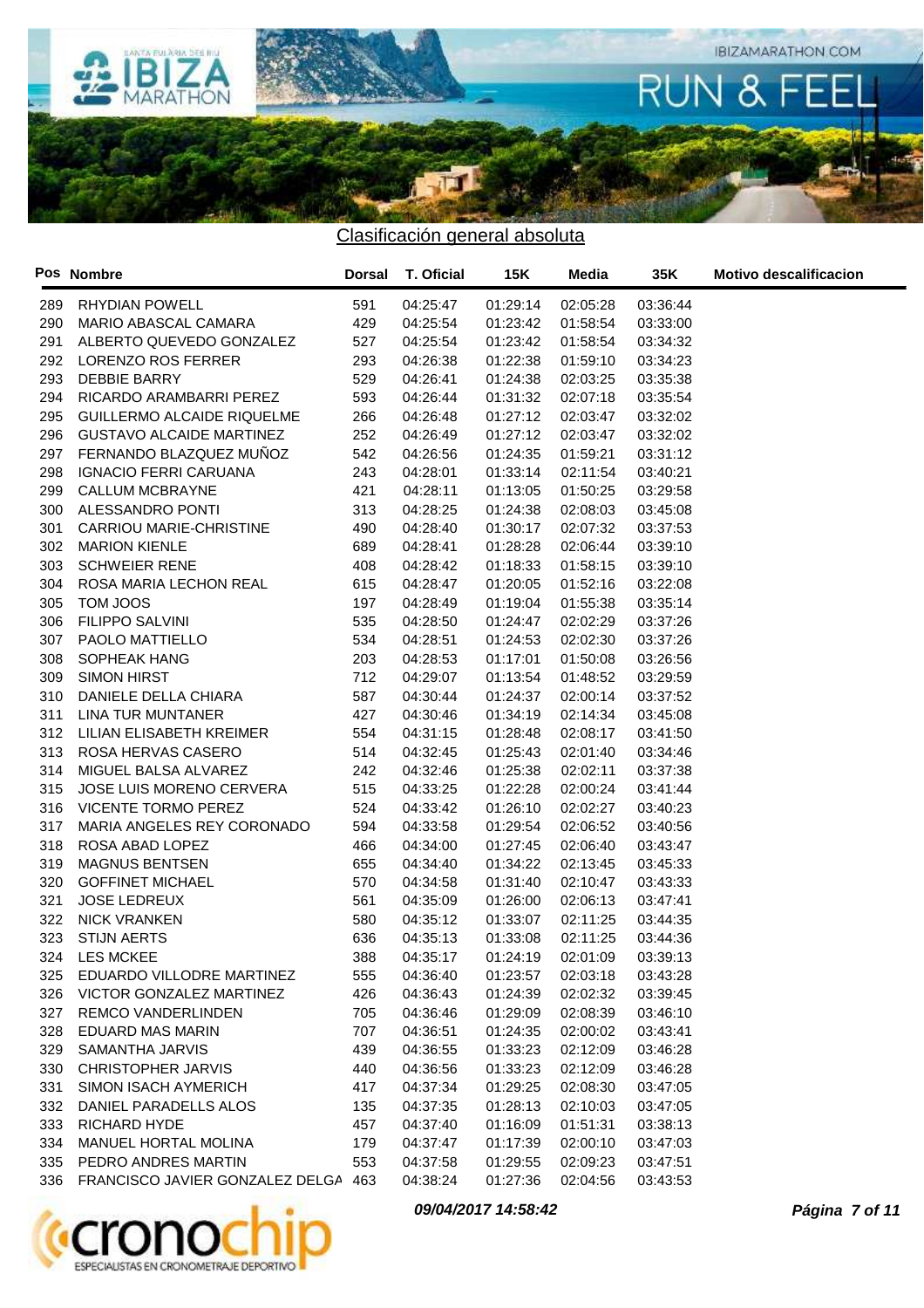

|     | Pos Nombre                     | Dorsal | <b>T. Oficial</b> | 15K      | Media    | 35K      | <b>Motivo descalificacion</b> |
|-----|--------------------------------|--------|-------------------|----------|----------|----------|-------------------------------|
|     | 337 ROB IJSSELDIJK             | 629    | 04:38:43          | 01:29:55 | 02:10:04 | 03:49:09 |                               |
| 338 | ALEXANDRA MONTERO GARCIA       | 576    | 04:38:44          | 01:29:12 | 02:08:31 | 03:48:50 |                               |
| 339 | OSCAR NUÑEZ NOGALES            | 597    | 04:38:49          | 01:34:31 | 02:14:10 | 03:49:08 |                               |
| 340 | MARIA DOLORES ARENAS ZAPATA    | 595    | 04:38:49          | 01:34:31 | 02:14:12 | 03:50:04 |                               |
| 341 | <b>MAR PEREZ FUENTES</b>       | 596    | 04:38:49          | 01:34:30 | 02:14:10 | 03:49:08 |                               |
| 342 | PAOLO ANGIOLINI                | 372    | 04:38:55          | 01:26:20 | 02:07:08 | 03:50:53 |                               |
| 343 | <b>FREDERIQUE MARCHAND</b>     | 628    | 04:39:09          | 01:30:35 | 02:11:08 | 03:47:25 |                               |
| 344 | <b>IAN ODGERS</b>              | 662    | 04:39:28          | 01:34:29 | 02:14:50 | 03:49:40 |                               |
| 345 | PAUL FALCO                     | 686    | 04:39:29          | 01:32:26 | 02:11:21 | 03:49:40 |                               |
| 346 | DANIEL SMITH                   | 545    | 04:39:30          | 01:27:43 | 02:04:08 | 03:42:47 |                               |
| 347 | SIMON JARVIS                   | 285    | 04:39:31          | 01:25:48 | 02:01:04 | 03:42:40 |                               |
| 348 | <b>ADAM JAMES</b>              | 331    | 04:39:46          | 01:28:59 | 02:10:52 | 03:50:52 |                               |
| 349 | ARTURO RICO SANCHEZ            | 579    | 04:39:54          | 01:26:09 | 02:02:26 | 03:45:06 |                               |
| 350 | CHRISTOPHER CONNOLLY           | 476    | 04:40:11          | 01:28:03 | 02:12:18 | 03:48:13 |                               |
| 351 | <b>CHACORNAS FREDERIC</b>      | 647    | 04:40:40          | 01:25:50 | 02:06:25 | 03:46:14 |                               |
| 352 | JEAN-PIERRE JOLY               | 562    | 04:40:48          | 01:27:55 | 02:06:14 | 03:48:59 |                               |
| 353 | <b>MARTA LOCATELLI</b>         | 637    | 04:40:58          | 01:30:00 | 02:10:40 | 03:48:24 |                               |
| 354 | <b>YVES KERWYN</b>             | 624    | 04:41:39          | 01:23:28 | 01:59:55 | 03:44:33 |                               |
| 355 | RAIMON DOMENECH I TREJO        | 584    | 04:42:32          | 01:22:40 | 01:59:31 | 03:40:57 |                               |
| 356 | PABLO GOMEZ SAN MIGUEL         | 474    | 04:42:46          | 01:26:23 | 02:08:39 | 03:50:35 |                               |
| 357 | <b>ENRIQUE FERRER TUSET</b>    | 588    | 04:42:48          | 01:22:27 | 01:58:29 | 03:44:22 |                               |
| 358 | <b>VICENTE FAUS PEIRO</b>      | 286    | 04:43:32          | 01:29:42 | 02:10:32 | 03:49:12 |                               |
| 359 | ROBERTO HUMERA AMAT            | 464    | 04:43:52          | 01:22:34 | 01:58:01 | 03:41:47 |                               |
| 360 | CARLOS GOMEZ-TAYLOR COROMINAS  | 306    | 04:44:02          | 01:29:00 | 02:06:34 | 03:48:23 |                               |
| 361 | <b>JOAQUIN ORERO FERNANDEZ</b> | 633    | 04:44:16          | 01:29:00 | 02:06:33 | 03:49:18 |                               |
| 362 | JOSE CANTERO GONZALEZ          | 511    | 04:44:54          | 01:29:02 | 02:08:48 | 03:56:43 |                               |
| 363 | <b>GAIA NICHETTI</b>           | 462    | 04:44:57          | 01:23:56 | 02:02:07 | 03:55:28 |                               |
| 364 | MARIA JESUS CAÑADA JIMENEZ     | 632    | 04:45:13          | 01:34:19 | 02:14:49 | 03:53:13 |                               |
| 365 | <b>JUDIT PETEIRO</b>           | 567    | 04:45:22          | 01:28:12 | 02:09:04 | 03:49:47 |                               |
| 366 | <b>BRIAN STIRLING</b>          | 640    | 04:45:40          | 01:29:55 | 02:12:28 | 03:52:22 |                               |
| 367 | JOSE MANUEL OCAÑA GORDILLO     | 526    | 04:46:54          | 01:25:26 | 01:59:59 | 03:33:16 |                               |
| 368 | JAIME SANTONJA LOPEZ           | 638    | 04:47:16          | 01:29:54 | 02:08:54 | 03:51:47 |                               |
| 369 | DAVID BENTHAM                  | 683    | 04:47:53          | 01:31:13 | 02:11:17 | 03:54:02 |                               |
| 370 | <b>IAN JARVIS</b>              | 551    | 04:48:09          | 01:31:39 | 02:13:14 | 03:53:11 |                               |
| 371 | PAUL WESTON                    | 547    | 04:48:21          | 01:21:20 | 02:02:46 | 03:50:00 |                               |
| 372 | FERNANDO MALO CAPILLA          | 258    | 04:48:22          | 01:24:35 | 02:08:27 | 03:50:16 |                               |
|     | 373 LORENA CAVAZZA             | 550    | 04:48:28          | 01:37:08 | 02:18:52 | 03:57:47 |                               |
|     | 374 ORNELLA MANTOVANI          | 581    | 04:48:56          | 01:32:57 | 02:15:00 | 03:55:47 |                               |
|     | 375 ALBERTO CASTRO SANCHEZ     | 291    | 04:48:58          | 01:27:13 | 02:06:45 | 03:58:06 |                               |
|     | 376 RAFAEL TABERNERO FUMADO    | 654    | 04:49:29          | 01:32:53 | 02:12:36 | 03:52:34 |                               |
|     | 377 LUCIA DE GARAY GONZALEZ    | 566    | 04:50:56          | 01:29:55 | 02:12:28 | 03:58:12 |                               |
|     | 378 JUERGEN SINTHOFEN          | 552    | 04:52:26          | 01:41:38 | 02:21:38 | 03:56:42 |                               |
| 379 | JAUME LLORENS PEREZ            | 660    | 04:52:28          | 01:35:43 | 02:18:13 | 03:57:58 |                               |
|     | 380 LÊ DUY MINH                | 538    | 04:52:30          | 01:29:26 | 02:08:21 | 03:48:34 |                               |
| 381 | ROBERTO MAZZOTTI               | 558    | 04:55:00          | 01:31:50 | 02:11:36 | 03:55:56 |                               |
|     | 382 FABRIZIO FANTINI           | 556    | 04:55:00          | 01:27:58 | 02:06:07 | 03:54:22 |                               |
|     | 383 MIGUEL ANGEL ABAJO MATA    | 467    | 04:55:12          | 01:26:46 | 02:05:20 | 03:51:18 |                               |
|     | 384 RIEß DR. ULRICH            | 609    | 04:56:21          | 01:32:52 | 02:11:55 | 03:56:09 |                               |



**09/04/2017 14:58:42 Página 8 of 11**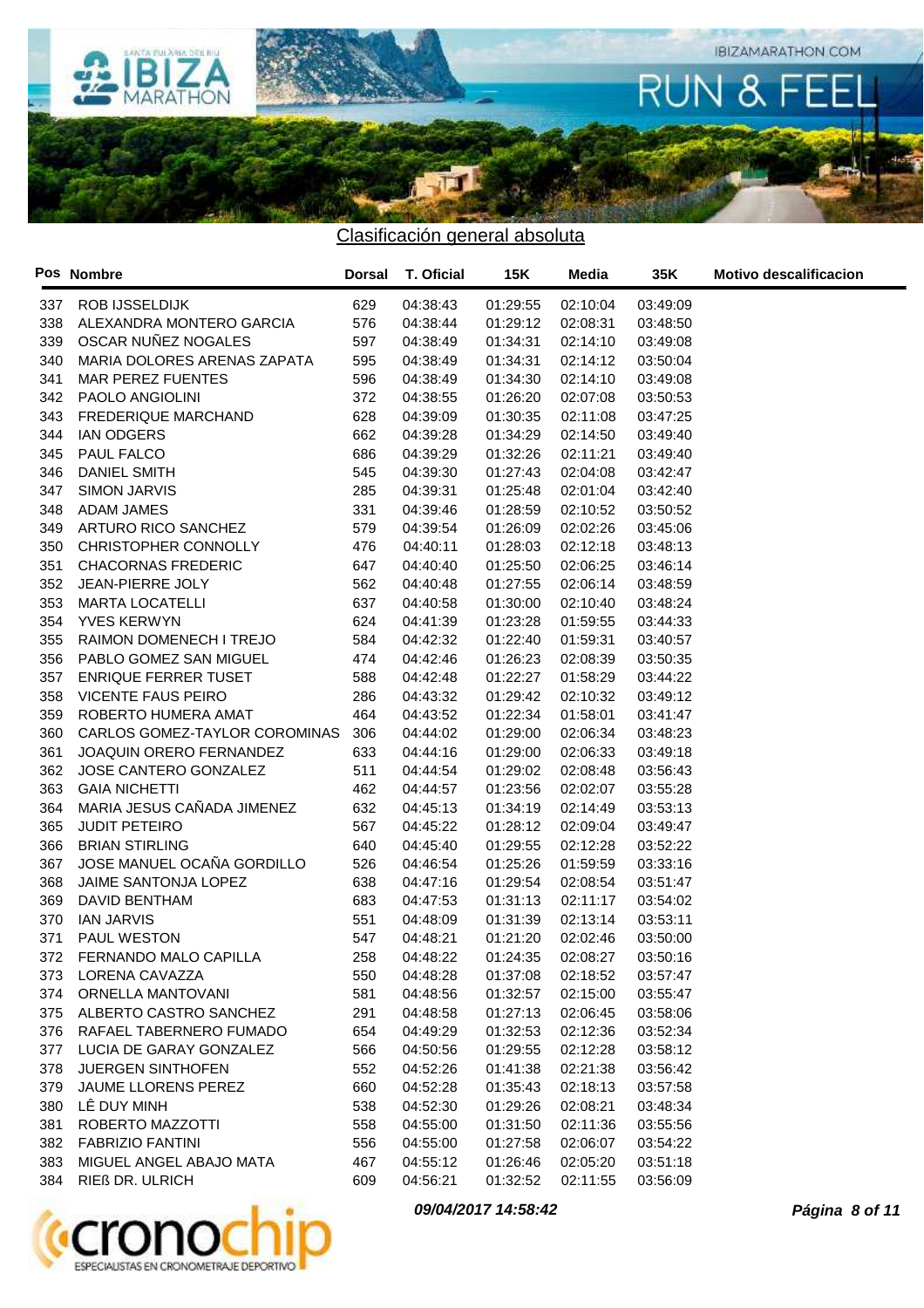

|     | Pos Nombre                          | <b>Dorsal</b> | T. Oficial | 15K      | Media    | 35K      | <b>Motivo descalificacion</b> |
|-----|-------------------------------------|---------------|------------|----------|----------|----------|-------------------------------|
|     | 385 JOSE MANUEL SAURA CABELLO       | 623           | 04:57:19   | 01:31:55 | 02:13:30 | 04:01:01 |                               |
|     | 386 CARLY GEORGINA STEVENSON        | 670           | 04:57:25   | 01:32:23 | 02:16:05 | 04:08:33 |                               |
| 387 | ANTONIO HUERTA GARCIA               | 522           | 04:57:25   | 01:40:51 | 02:24:42 | 04:07:43 |                               |
| 388 | <b>SEAN HEARSON</b>                 | 663           | 04:57:30   | 01:32:09 | 02:12:39 | 03:58:39 |                               |
| 389 | PAOLO ASSIRELLI                     | 688           | 04:57:40   | 01:34:26 | 02:14:34 | 03:59:35 |                               |
| 390 | PIELLER FRANCK                      | 645           | 04:59:24   | 01:29:53 | 02:09:52 | 04:01:09 |                               |
| 391 | LAURYNAS DOVYDAITIS                 | 565           | 04:59:57   | 01:39:33 | 02:22:12 | 04:05:55 |                               |
| 392 | LILIJA KOMOLENKOVA                  | 564           | 04:59:58   | 01:39:33 | 02:22:13 | 04:05:55 |                               |
| 393 | FABIANA DANIELA BALO                | 665           | 05:00:27   | 01:37:03 | 02:18:42 | 04:02:46 |                               |
| 394 | <b>CLAUDIA ERDMANN</b>              | 509           | 05:00:32   | 01:43:04 | 02:27:20 | 04:10:16 |                               |
| 395 | <b>ULRICH NIEHUSS</b>               | 510           | 05:00:32   | 01:43:04 | 02:27:20 | 04:10:16 |                               |
| 396 | JOSE RAMON MOYA SANCHEZ             | 399           | 05:01:23   | 01:34:30 | 02:14:10 | 03:56:57 |                               |
| 397 | ANIBAL ELVIRA MACAGNO               | 549           | 05:01:29   | 01:29:54 | 02:11:10 | 04:09:13 |                               |
| 398 | <b>SCHWEIER ILONA</b>               | 690           | 05:01:42   | 01:35:54 | 02:19:34 | 04:05:35 |                               |
| 399 | <b>GEORGINA LITTTLE</b>             | 611           | 05:02:13   | 01:40:58 | 02:24:45 | 04:09:56 |                               |
| 400 | <b>BRENDA MIERE</b>                 | 701           | 05:04:02   | 01:41:32 | 02:26:02 | 04:09:13 |                               |
| 401 | DAVID NAVALON BERNABEU              | 661           | 05:04:56   | 01:35:43 | 02:18:09 | 04:06:00 |                               |
| 402 | ALESSANDRO BONETTI                  | 287           | 05:04:57   | 01:40:58 | 02:25:45 | 04:10:52 |                               |
| 403 | CARLOS DONADO-MAZARRON SASTRE 387   |               | 05:05:26   | 01:24:38 | 02:01:32 | 03:51:01 |                               |
| 404 | <b>WALTER BENEDETTI</b>             | 116           | 05:05:44   | 01:34:55 | 02:16:31 | 04:09:28 |                               |
| 405 | <b>BARBARA NENCIONI</b>             | 441           | 05:05:44   | 01:34:54 | 02:16:31 | 04:09:28 |                               |
| 406 | LUISA EVANGELISTI                   | 668           | 05:06:04   | 01:39:44 | 02:25:02 | 04:12:12 |                               |
| 407 | PIER LUIGI OTTANI                   | 674           | 05:06:05   | 01:42:48 | 02:26:46 | 04:09:28 |                               |
| 408 | VICTOR ISAAC CUENCA BENLLOCH        | 430           | 05:07:00   | 01:38:08 | 02:22:52 | 04:09:13 |                               |
| 409 | <b>EVA GARRIGOS MASCARELL</b>       | 520           | 05:08:44   | 01:35:14 | 02:17:01 | 04:06:32 |                               |
| 410 | M.JOSE PUIG MORALES                 | 519           | 05:08:45   | 01:35:14 | 02:17:03 | 04:06:32 |                               |
| 411 | JOSEP LLIMOS COMPTE                 | 673           | 05:09:32   | 01:41:49 | 02:24:11 | 04:09:53 |                               |
| 412 | PABLO GABRIEL IÑIGUEZ               | 201           | 05:09:39   | 01:22:03 | 02:02:14 | 04:06:30 |                               |
| 413 | RAMI SHAKRA                         | 414           | 05:09:39   | 01:28:33 | 02:10:53 | 04:12:53 |                               |
| 414 | <b>MARK STIRK</b>                   | 598           | 05:10:29   | 01:24:36 | 02:06:56 | 04:09:59 |                               |
| 415 | <b>GUILLERMO MARTIN ANTON</b>       | 616           | 05:10:44   | 01:26:17 |          |          |                               |
| 416 | ANTONIO LOPEZ DE LA TORRE RODRI(600 |               | 05:11:41   | 01:33:35 | 02:20:52 | 04:14:27 |                               |
| 417 | CARLOTA BELLIDO CALDUCH             | 523           | 05:11:44   | 01:33:03 | 02:11:14 | 03:58:23 |                               |
| 418 | XAVI CASERO SORIANO                 | 260           | 05:11:45   | 01:18:48 | 01:55:18 | 03:18:32 |                               |
| 419 | PLANEIX PIERRE-LOUIS                | 639           | 05:12:17   | 01:35:32 | 02:21:48 | 04:16:22 |                               |
|     | 420 PABLO GARCIA FERNANDEZ          | 541           | 05:12:18   | 01:37:35 | 02:22:53 | 04:16:15 |                               |
|     | 421 IDOIA ESNAOLA AGESTA            | 672           | 05:13:38   | 01:40:51 | 02:24:42 | 04:19:08 |                               |
|     | 422 STEVE ROE                       | 447           | 05:13:39   | 01:22:57 | 02:04:18 | 04:06:03 |                               |
| 423 | JOSEP FRANCESC GINER DOMINGUEZ 236  |               | 05:14:32   | 01:34:50 | 02:20:27 | 04:15:35 |                               |
|     | 424 BRENDA IPORRE                   | 678           | 05:14:47   | 01:41:50 | 02:30:04 | 04:16:43 |                               |
| 425 | MARIA JESUS MADRID LOPEZ            | 677           | 05:14:47   | 01:42:44 | 02:30:17 | 04:17:45 |                               |
| 426 | JUAN AMADOR MARTINEZ FERRER         | 402           | 05:14:48   | 01:42:31 | 02:30:10 | 04:16:42 |                               |
|     | 427 FATIMA SUAREZ SALGADO           | 641           | 05:14:48   | 01:41:49 | 02:30:17 | 04:17:45 |                               |
| 428 | JANNI DAM-NIELSEN                   | 694           | 05:15:17   | 01:42:09 | 02:26:52 | 04:16:41 |                               |
| 429 | MARIA GRAZIA CAROLI                 | 687           | 05:16:13   | 01:40:40 | 02:24:09 | 04:16:50 |                               |
| 430 | DAVIDE MICHELON                     | 664           | 05:17:01   | 01:47:46 | 02:33:39 | 04:17:29 |                               |
|     | 431 MANUEL CANSING GUTIERREZ        | 702           | 05:17:24   | 01:42:52 | 02:29:10 | 04:18:14 |                               |
|     | 432 MARTA CANALS ESTEVE             | 704           | 05:17:24   | 01:41:49 | 02:30:04 | 04:20:09 |                               |



**09/04/2017 14:58:42 Página 9 of 11**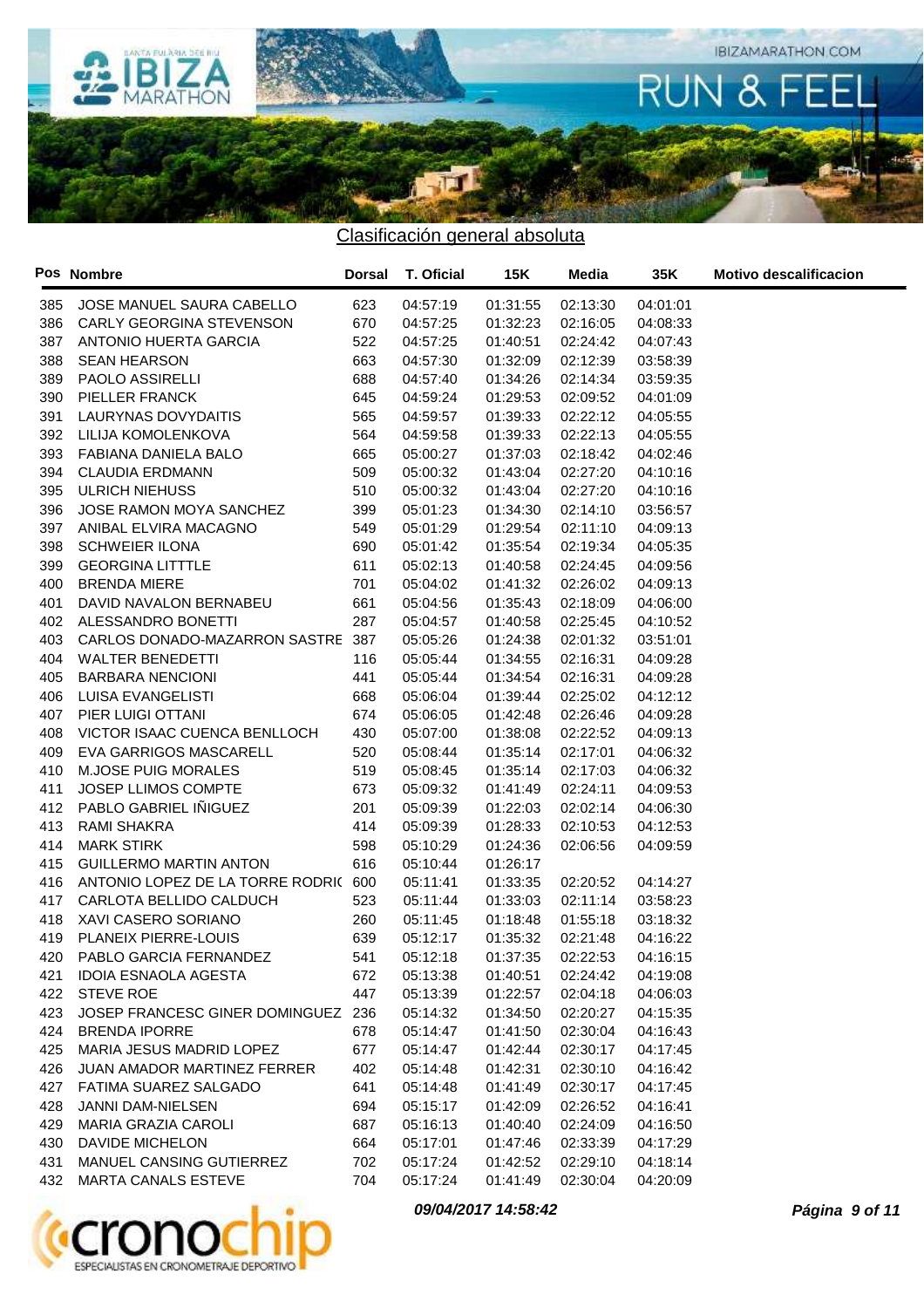

|     | Pos Nombre                          | <b>Dorsal</b>  | T. Oficial | 15K      | Media    | 35K      | <b>Motivo descalificacion</b> |
|-----|-------------------------------------|----------------|------------|----------|----------|----------|-------------------------------|
| 433 | PAOLO SCATTINO                      | 619            | 05:18:56   | 01:35:55 | 02:18:50 | 04:20:31 |                               |
| 434 | <b>WARTHOLD IVONNE</b>              | 693            | 05:19:27   | 01:48:08 | 02:33:30 | 04:22:21 |                               |
| 435 | FRANCISCA LOMBARDO ORIHUELA         | 352            | 05:19:47   | 01:22:36 | 02:15:00 | 04:16:10 |                               |
| 436 | MARIA GEMA CALDERON SORIANO         | 658            | 05:20:45   | 01:40:50 | 02:30:31 | 04:23:23 |                               |
| 437 | ANA CORBALAN                        | 657            | 05:20:45   | 01:47:25 | 02:33:24 | 04:23:23 |                               |
| 438 | ANDERS BENTSEN                      | 442            | 05:20:53   | 01:34:22 | 02:13:45 | 04:11:17 |                               |
| 439 | <b>MIRKO NESI</b>                   | 634            | 05:21:49   | 01:36:35 | 02:23:58 | 04:26:42 |                               |
| 440 | <b>REGINA VAN GEENE</b>             | 685            | 05:22:32   | 01:47:59 | 02:36:02 | 04:26:45 |                               |
| 441 | BERNADETTE SCHLUETER                | 696            | 05:24:38   | 01:47:19 | 02:34:10 | 04:28:06 |                               |
| 442 | <b>KAREN SUMMERVILLE</b>            | 577            | 05:26:56   | 01:40:58 | 02:27:06 | 04:26:16 |                               |
| 443 | <b>BRIAN MILLS</b>                  | 700            | 05:26:57   | 01:48:57 | 02:36:32 | 04:25:39 |                               |
| 444 | <b>SARA LINDFORS</b>                | 697            | 05:29:12   | 01:43:30 | 02:30:46 | 04:28:18 |                               |
| 445 | <b>IVAN LORENZONI</b>               | 669            | 05:31:07   | 01:47:39 | 02:34:06 | 04:28:33 |                               |
| DNF | <b>WILMA RICCI</b>                  | 626            |            | 01:34:22 | 02:20:09 |          |                               |
| DNF | <b>HERBOLD SILVIA</b>               | 485            |            | 01:18:25 | 01:53:24 |          |                               |
| DNF | <b>HANNAH ROBINSON</b>              | 470            |            | 01:51:56 | 02:35:27 |          |                               |
| DNF | <b>REBECCA BROCK</b>                | 471            |            | 01:51:56 | 02:35:21 |          |                               |
| DNF | <b>WILT PATHUIS</b>                 | 472            |            | 01:22:35 | 01:59:25 |          |                               |
| DNF | RODRIGO ISACH AYMERICH              | 150            |            | 01:10:41 | 01:40:34 |          |                               |
| DNF | <b>JOHN M ANDREWS</b>               | 698            |            |          |          |          |                               |
| DNF | <b>JOHN A ANDREWS</b>               | 699            |            |          |          |          |                               |
| DNF | <b>ALASDAIR BEATTIE</b>             | 630            | 05:33:20   | 01:43:07 | 02:32:16 | 04:25:19 |                               |
| DNF | RUBEN CEBRERO JIMENEZ               | 575            |            | 01:22:46 | 01:58:56 |          |                               |
| DNF | <b>VICTOR SANTALIESTRA CARRERAS</b> | 228            |            | 01:15:41 | 01:47:41 |          |                               |
| DNF | <b>HELIOS BENAVENTE</b>             | 492            | 04:01:37   |          |          |          |                               |
| DNF | MANUEL GARCIA VAQUERO               | 497            |            | 01:22:14 | 01:57:57 |          |                               |
| DNF | DAVIDE SARDO                        | 506            |            | 01:18:39 | 01:55:12 |          |                               |
| DNF | ALBERTO GARCIA PEREZ                | 709            |            | 01:03:16 |          |          |                               |
| DNF | <b>VITTORIO SEVERI</b>              | 586            |            |          |          |          |                               |
| DNF | <b>JOSE MIGUEL FERNANDEZ GARCIA</b> | 132            |            | 01:00:36 | 01:25:29 |          |                               |
| DNF | ELICKY KIPCHOGE MASE                | $\overline{2}$ |            | 00:48:40 | 01:08:31 |          |                               |
| DNF | <b>HOLZ BERND</b>                   | 321            |            | 01:16:23 | 01:55:13 |          |                               |
| DNF | MANUEL SANTURDE IZQUIERDO           | 317            |            | 01:15:47 | 02:05:18 |          |                               |
| DNF | PAOLO RAITANO                       | 319            |            | 01:24:00 | 02:08:04 |          |                               |
| DNF | PAOLO MEAGO                         | 548            |            | 01:30:00 | 02:11:55 |          |                               |
| DNF | <b>ASCENSION PUJANTE</b>            | 684            |            |          |          |          |                               |
| DNF | <b>DOMINIK FUZI</b>                 | 682            |            |          |          |          |                               |
| DNF | JONATHAN OLMEDO PALOMO              | 185            |            | 01:13:48 | 01:46:34 |          |                               |
| DNF | <b>MOHON OPHELIE</b>                | 268            |            | 01:38:39 | 02:26:19 |          |                               |
| DNF | <b>IGNACIO COBO</b>                 | 401            |            | 01:22:53 | 01:58:17 |          |                               |
| DNF | <b>GUSTAVO QUIROS SUAREZ</b>        | 167            |            | 01:14:12 | 01:45:17 |          |                               |
| DNF | <b>JOSE BAIXAULI ALMENAR</b>        | 513            |            |          |          |          |                               |
| DNF | JUAN RECATALA NUÑEZ                 | 251            | 03:11:29   |          |          |          |                               |
| DNF | <b>GIRARDI FRANCOIS</b>             | 643            |            | 01:43:21 |          |          |                               |
| DNF | <b>GIRARDI STEPHANIE</b>            | 644            |            |          |          |          |                               |
| DNF | DAVID COSTA ORVAY                   | 174            |            | 01:13:10 | 02:05:46 |          |                               |
| DNF | <b>CHACORNAS MARIE-ANGE</b>         | 604            |            | 01:52:16 |          |          |                               |
| DNF | <b>BINDANDA PINEIRO KUKIKILA</b>    | 679            |            | 01:41:41 | 02:27:05 | 04:28:03 |                               |
|     |                                     |                |            |          |          |          |                               |



**09/04/2017 14:58:42 Página 10 of 11**